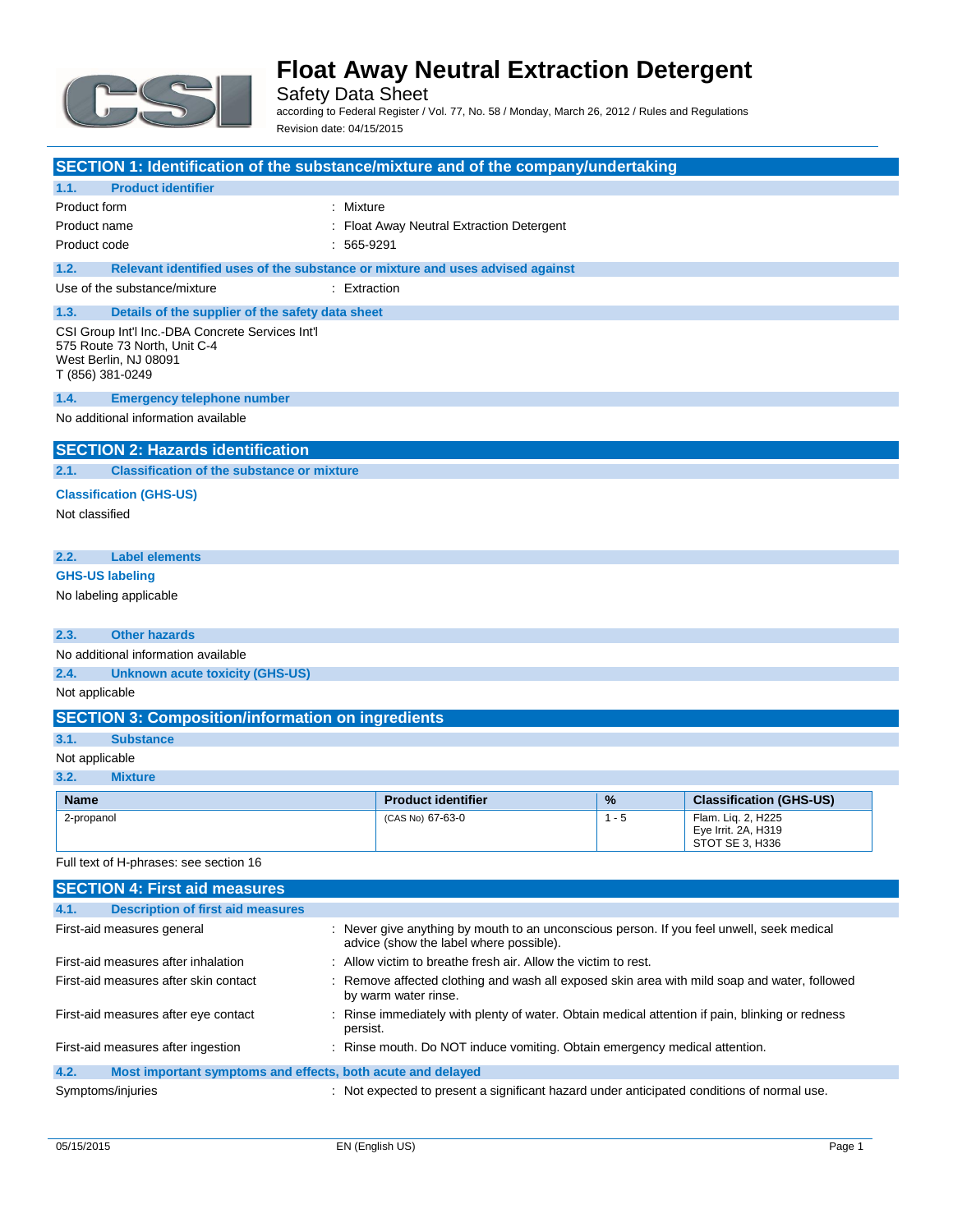Safety Data Sheet

according to Federal Register / Vol. 77, No. 58 / Monday, March 26, 2012 / Rules and Regulations

| 4.3.                                                           |                                                              |                                     | Indication of any immediate medical attention and special treatment needed                              |                                                                                                                                                                                                      |
|----------------------------------------------------------------|--------------------------------------------------------------|-------------------------------------|---------------------------------------------------------------------------------------------------------|------------------------------------------------------------------------------------------------------------------------------------------------------------------------------------------------------|
| No additional information available                            |                                                              |                                     |                                                                                                         |                                                                                                                                                                                                      |
|                                                                | <b>SECTION 5: Firefighting measures</b>                      |                                     |                                                                                                         |                                                                                                                                                                                                      |
| 5.1.                                                           | <b>Extinguishing media</b>                                   |                                     |                                                                                                         |                                                                                                                                                                                                      |
|                                                                | Suitable extinguishing media                                 |                                     | : Foam. Dry powder. Carbon dioxide. Water spray. Sand.                                                  |                                                                                                                                                                                                      |
|                                                                | Unsuitable extinguishing media                               |                                     | Do not use a heavy water stream.                                                                        |                                                                                                                                                                                                      |
| 5.2.                                                           | Special hazards arising from the substance or mixture        |                                     |                                                                                                         |                                                                                                                                                                                                      |
|                                                                | No additional information available                          |                                     |                                                                                                         |                                                                                                                                                                                                      |
| 5.3.                                                           | <b>Advice for firefighters</b>                               |                                     |                                                                                                         |                                                                                                                                                                                                      |
|                                                                | Firefighting instructions                                    |                                     | chemical fire. Prevent fire-fighting water from entering environment.                                   | : Use water spray or fog for cooling exposed containers. Exercise caution when fighting any                                                                                                          |
|                                                                | Protection during firefighting                               |                                     |                                                                                                         | Do not enter fire area without proper protective equipment, including respiratory protection.                                                                                                        |
|                                                                | <b>SECTION 6: Accidental release measures</b>                |                                     |                                                                                                         |                                                                                                                                                                                                      |
| 6.1.                                                           |                                                              |                                     | Personal precautions, protective equipment and emergency procedures                                     |                                                                                                                                                                                                      |
| 6.1.1.                                                         | For non-emergency personnel                                  |                                     |                                                                                                         |                                                                                                                                                                                                      |
|                                                                | <b>Emergency procedures</b>                                  |                                     | : Evacuate unnecessary personnel.                                                                       |                                                                                                                                                                                                      |
| 6.1.2.                                                         | For emergency responders                                     |                                     |                                                                                                         |                                                                                                                                                                                                      |
|                                                                | Protective equipment                                         |                                     | Equip cleanup crew with proper protection.                                                              |                                                                                                                                                                                                      |
|                                                                | <b>Emergency procedures</b>                                  |                                     | : Ventilate area.                                                                                       |                                                                                                                                                                                                      |
| 6.2.                                                           | <b>Environmental precautions</b>                             |                                     |                                                                                                         |                                                                                                                                                                                                      |
|                                                                |                                                              |                                     | Prevent entry to sewers and public waters. Notify authorities if liquid enters sewers or public waters. |                                                                                                                                                                                                      |
| 6.3.                                                           | Methods and material for containment and cleaning up         |                                     |                                                                                                         |                                                                                                                                                                                                      |
|                                                                | Methods for cleaning up                                      |                                     | spillage. Store away from other materials.                                                              | : Soak up spills with inert solids, such as clay or diatomaceous earth as soon as possible. Collect                                                                                                  |
| 6.4.                                                           | <b>Reference to other sections</b>                           |                                     |                                                                                                         |                                                                                                                                                                                                      |
|                                                                | See Heading 8. Exposure controls and personal protection.    |                                     |                                                                                                         |                                                                                                                                                                                                      |
|                                                                | <b>SECTION 7: Handling and storage</b>                       |                                     |                                                                                                         |                                                                                                                                                                                                      |
| 7.1.                                                           | <b>Precautions for safe handling</b>                         |                                     |                                                                                                         |                                                                                                                                                                                                      |
|                                                                | Precautions for safe handling                                |                                     | of vapor.                                                                                               | : Wash hands and other exposed areas with mild soap and water before eating, drinking or<br>smoking and when leaving work. Provide good ventilation in process area to prevent formation             |
| 7.2.                                                           | Conditions for safe storage, including any incompatibilities |                                     |                                                                                                         |                                                                                                                                                                                                      |
| Storage conditions                                             |                                                              |                                     | use.                                                                                                    | : Keep only in the original container in a cool, well ventilated place away from heat, hot surfaces,<br>sparks, open flame and other ignition sources. No smoking. Keep container closed when not in |
|                                                                | Incompatible products                                        |                                     | Strong bases. Strong acids.                                                                             |                                                                                                                                                                                                      |
|                                                                | Incompatible materials                                       |                                     | Sources of ignition. Direct sunlight.                                                                   |                                                                                                                                                                                                      |
| 7.3.                                                           | <b>Specific end use(s)</b>                                   |                                     |                                                                                                         |                                                                                                                                                                                                      |
| No additional information available                            |                                                              |                                     |                                                                                                         |                                                                                                                                                                                                      |
| <b>SECTION 8: Exposure controls/personal protection</b>        |                                                              |                                     |                                                                                                         |                                                                                                                                                                                                      |
| 8.1.<br><b>Control parameters</b>                              |                                                              |                                     |                                                                                                         |                                                                                                                                                                                                      |
| <b>Float Away Neutral Extraction Detergent</b><br><b>ACGIH</b> |                                                              |                                     |                                                                                                         |                                                                                                                                                                                                      |
|                                                                |                                                              | Not applicable                      |                                                                                                         |                                                                                                                                                                                                      |
| <b>OSHA</b><br>Not applicable                                  |                                                              |                                     |                                                                                                         |                                                                                                                                                                                                      |
|                                                                | 2-propanol (67-63-0)                                         |                                     |                                                                                                         |                                                                                                                                                                                                      |
| <b>ACGIH</b>                                                   |                                                              | ACGIH TWA (ppm)                     |                                                                                                         | 200 ppm                                                                                                                                                                                              |
| <b>ACGIH</b>                                                   |                                                              | ACGIH STEL (ppm)                    |                                                                                                         | 200 ppm                                                                                                                                                                                              |
| <b>ACGIH</b>                                                   | Remark (ACGIH)                                               |                                     |                                                                                                         | Eye & URT irr; CNS impair                                                                                                                                                                            |
| <b>OSHA</b>                                                    |                                                              | OSHA PEL (TWA) (mg/m <sup>3</sup> ) |                                                                                                         | 980 mg/m <sup>3</sup>                                                                                                                                                                                |
| 05/15/2015                                                     |                                                              |                                     | EN (English US)                                                                                         | 2/6                                                                                                                                                                                                  |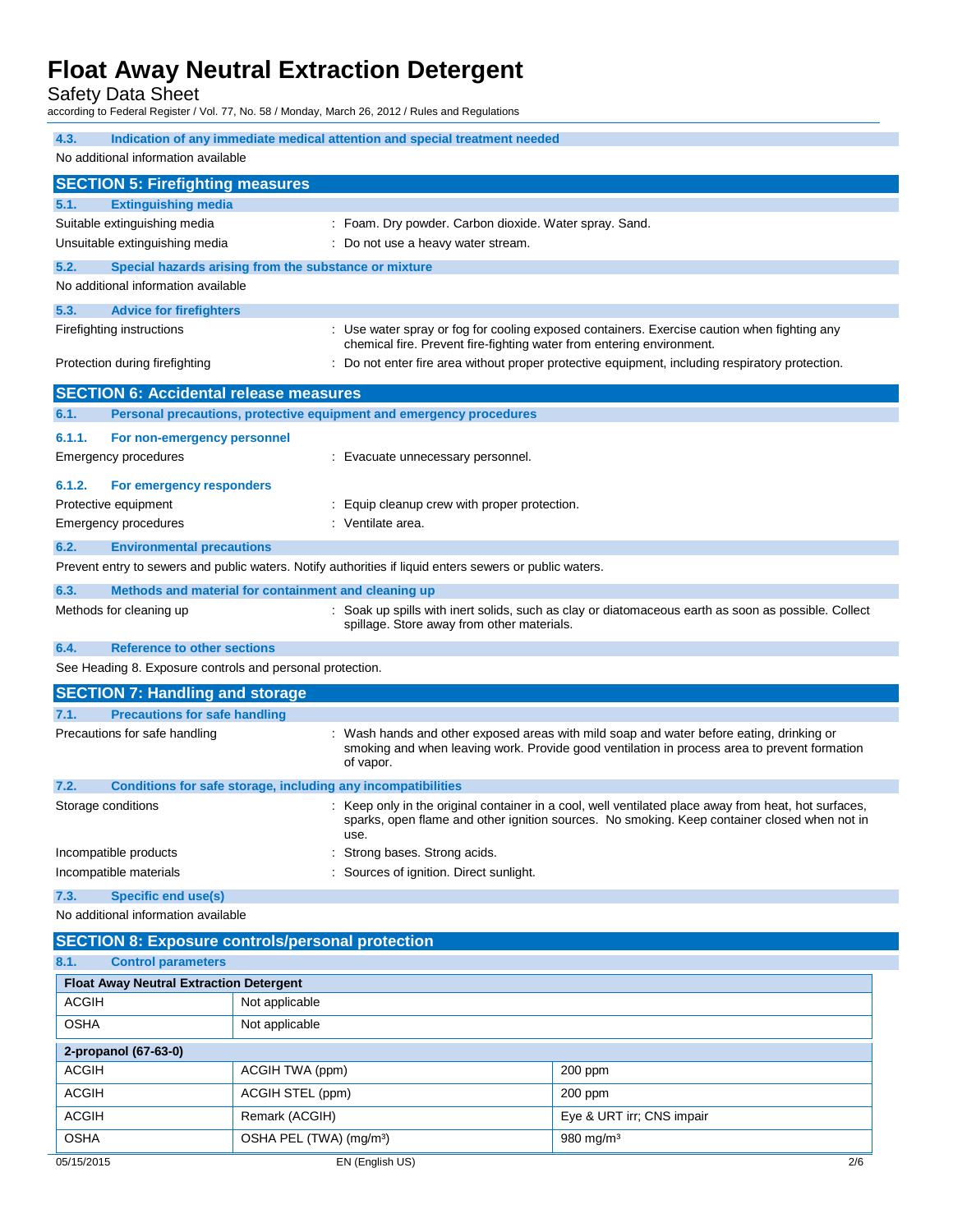Safety Data Sheet

according to Federal Register / Vol. 77, No. 58 / Monday, March 26, 2012 / Rules and Regulations

| 2-propanol (67-63-0)                               |                                                                                                                              |  |
|----------------------------------------------------|------------------------------------------------------------------------------------------------------------------------------|--|
| <b>OSHA</b>                                        | OSHA PEL (TWA) (ppm)<br>400 ppm                                                                                              |  |
|                                                    |                                                                                                                              |  |
| 8.2.<br><b>Exposure controls</b>                   |                                                                                                                              |  |
| Personal protective equipment                      | : Avoid all unnecessary exposure.                                                                                            |  |
|                                                    |                                                                                                                              |  |
| Hand protection                                    | : Wear protective gloves/eye protection/face protection protective gloves.                                                   |  |
| Eye protection                                     | Chemical goggles or safety glasses.                                                                                          |  |
| Respiratory protection                             | : Wear appropriate mask.                                                                                                     |  |
| Other information                                  | : Do not eat, drink or smoke during use.                                                                                     |  |
| <b>SECTION 9: Physical and chemical properties</b> |                                                                                                                              |  |
| 9.1.                                               | Information on basic physical and chemical properties                                                                        |  |
| Physical state                                     | : Liquid                                                                                                                     |  |
| Color                                              | : clear                                                                                                                      |  |
| Odor                                               | : mild                                                                                                                       |  |
| Odor threshold                                     | No data available                                                                                                            |  |
| рH                                                 | $\cdot$ 9                                                                                                                    |  |
| Melting point                                      | No data available                                                                                                            |  |
| Freezing point                                     | No data available                                                                                                            |  |
| Boiling point                                      | $: 212 - 220$ °F                                                                                                             |  |
| Flash point                                        | : No data available                                                                                                          |  |
| Relative evaporation rate (butyl acetate=1)        | No data available                                                                                                            |  |
| Flammability (solid, gas)                          | : No data available                                                                                                          |  |
| <b>Explosion limits</b>                            | No data available                                                                                                            |  |
| Explosive properties                               | No data available                                                                                                            |  |
| Oxidizing properties                               | : No data available                                                                                                          |  |
| Vapor pressure                                     | No data available                                                                                                            |  |
| Relative density                                   | 1.006                                                                                                                        |  |
| Relative vapor density at 20 °C                    | Same as water                                                                                                                |  |
| Solubility                                         | Soluble in water.<br>Water: Solubility in water of component(s) of the mixture :<br>$\cdot$ : 59 g/100ml $\cdot$ : $\cdot$ : |  |
| Log Pow                                            | No data available                                                                                                            |  |
| Log Kow                                            | No data available                                                                                                            |  |
| Auto-ignition temperature                          | No data available                                                                                                            |  |
| Decomposition temperature                          | No data available                                                                                                            |  |
| Viscosity                                          | : No data available                                                                                                          |  |
| Viscosity, kinematic                               | No data available                                                                                                            |  |
| Viscosity, dynamic                                 | No data available                                                                                                            |  |
| <b>Other information</b><br>9.2.                   |                                                                                                                              |  |
| No additional information available                |                                                                                                                              |  |

|                  | <b>SECTION 10: Stability and reactivity</b>          |
|------------------|------------------------------------------------------|
| 10.1.            | <b>Reactivity</b>                                    |
|                  | No additional information available                  |
| 10.2.            | <b>Chemical stability</b>                            |
|                  | Stable under normal conditions. Not established.     |
| 10.3.            | <b>Possibility of hazardous reactions</b>            |
| Not established. |                                                      |
| 10.4.            | <b>Conditions to avoid</b>                           |
|                  | Direct sunlight. Extremely high or low temperatures. |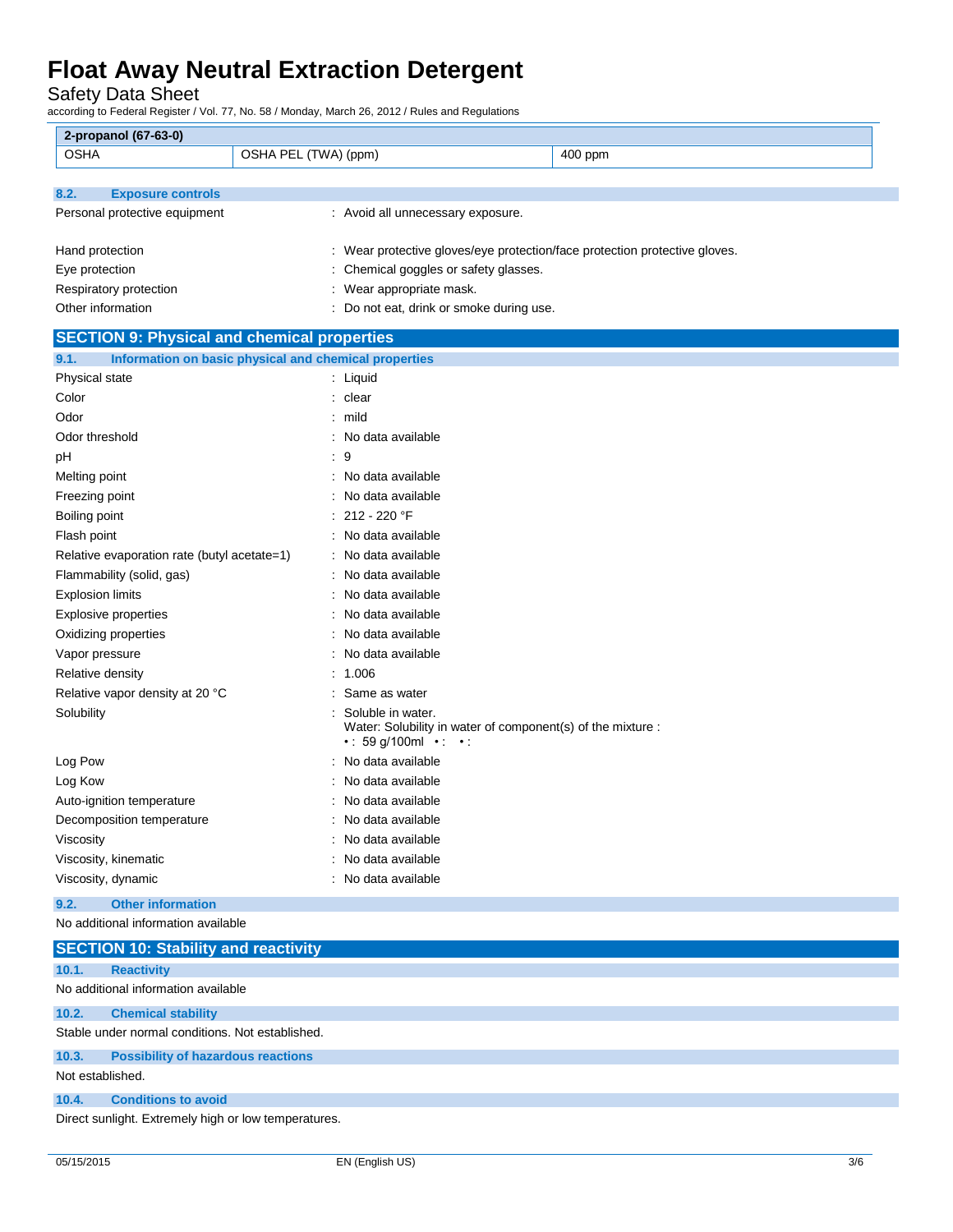Safety Data Sheet

according to Federal Register / Vol. 77, No. 58 / Monday, March 26, 2012 / Rules and Regulations

| 10.5.                                  | Incompatible materials                       |  |  |
|----------------------------------------|----------------------------------------------|--|--|
|                                        | Strong acids. Strong bases.                  |  |  |
|                                        |                                              |  |  |
| 10.6.                                  | <b>Hazardous decomposition products</b>      |  |  |
| Fume, Carbon monoxide, Carbon dioxide. |                                              |  |  |
|                                        | <b>SECTION 11: Toxicological information</b> |  |  |
| 11.1.                                  | Information on toxicological effects         |  |  |

Acute toxicity **in the case of the CALIC CONTEX :** Not classified

| 2-propanol (67-63-0)                                   |                                                                                                    |
|--------------------------------------------------------|----------------------------------------------------------------------------------------------------|
| LD50 oral rat                                          | 5045 mg/kg (Rat; OECD 401: Acute Oral Toxicity; Experimental value; 5840 mg/kg<br>bodyweight; Rat) |
| LD50 dermal rabbit                                     | 12870 mg/kg (Rabbit; Experimental value; Equivalent or similar to OECD 402; 16.4; Rabbit)          |
| LC50 inhalation rat (mg/l)                             | 73 mg/l/4h (Rat)                                                                                   |
| ATE US (oral)                                          | 5045.000 mg/kg body weight                                                                         |
| ATE US (dermal)                                        | 12870.000 mg/kg body weight                                                                        |
| ATE US (vapors)                                        | 73.000 mg/l/4h                                                                                     |
| ATE US (dust, mist)                                    | 73.000 mg/l/4h                                                                                     |
| Skin corrosion/irritation                              | Not classified                                                                                     |
|                                                        | pH: 9                                                                                              |
| Serious eye damage/irritation                          | Not classified                                                                                     |
|                                                        | pH: 9                                                                                              |
| Respiratory or skin sensitization                      | Not classified                                                                                     |
| Germ cell mutagenicity                                 | Not classified                                                                                     |
| Carcinogenicity                                        | Not classified                                                                                     |
| 2-propanol (67-63-0)                                   |                                                                                                    |
| IARC group                                             | 3 - Not classifiable                                                                               |
| Reproductive toxicity                                  | : Not classified                                                                                   |
| Specific target organ toxicity (single exposure)       | : Not classified                                                                                   |
| Specific target organ toxicity (repeated<br>exposure)  | Not classified                                                                                     |
| Aspiration hazard                                      | Not classified                                                                                     |
| Potential Adverse human health effects and<br>symptoms | Based on available data, the classification criteria are not met.<br>÷                             |

| <b>SECTION 12: Ecological information</b> |  |
|-------------------------------------------|--|
|                                           |  |

**12.1. Toxicity**

| 2-propanol (67-63-0)                                         |                                                                                                                                                                           |  |
|--------------------------------------------------------------|---------------------------------------------------------------------------------------------------------------------------------------------------------------------------|--|
| LC50 fish 1                                                  | 4200 mg/l (96 h; Rasbora heteromorpha; Flow-through system)                                                                                                               |  |
| EC50 Daphnia 1                                               | 10000 mg/l (48 h; Daphnia magna)                                                                                                                                          |  |
| $LC50$ fish 2                                                | 9640 mg/l (96 h; Pimephales promelas; Lethal)                                                                                                                             |  |
| EC50 Daphnia 2                                               | 13299 mg/l (48 h; Daphnia magna)                                                                                                                                          |  |
| Threshold limit algae 1                                      | > 1000 mg/l (72 h; Scenedesmus subspicatus; Growth rate)                                                                                                                  |  |
| Threshold limit algae 2                                      | 1800 mg/l (72 h; Algae; Cell numbers)                                                                                                                                     |  |
| 12.2.<br><b>Persistence and degradability</b>                |                                                                                                                                                                           |  |
| <b>Float Away Neutral Extraction Detergent</b>               |                                                                                                                                                                           |  |
| Persistence and degradability                                | Not established.                                                                                                                                                          |  |
| 2-propanol (67-63-0)                                         |                                                                                                                                                                           |  |
| Persistence and degradability                                | Readily biodegradable in water. Biodegradable in the soil. Biodegradable in the soil under<br>anaerobic conditions. No (test)data on mobility of the substance available. |  |
| Biochemical oxygen demand (BOD)<br>1.19 g $O_2$ /g substance |                                                                                                                                                                           |  |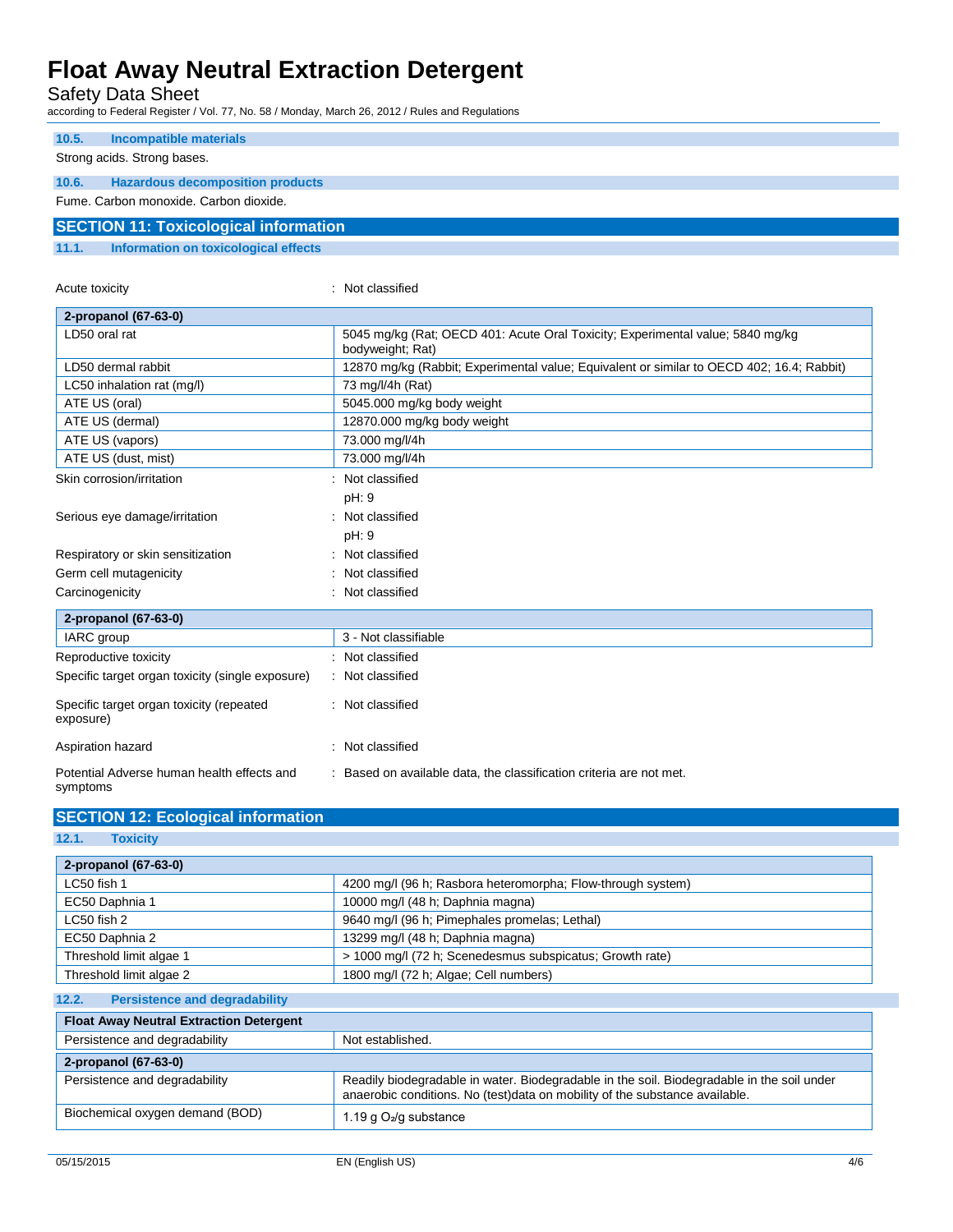### Safety Data Sheet

according to Federal Register / Vol. 77, No. 58 / Monday, March 26, 2012 / Rules and Regulations

| 2-propanol (67-63-0)                                                                                                  |                                                                           |  |
|-----------------------------------------------------------------------------------------------------------------------|---------------------------------------------------------------------------|--|
| Chemical oxygen demand (COD)                                                                                          | 2.23 g O <sub>2</sub> /g substance                                        |  |
| ThOD                                                                                                                  | 2.40 g O <sub>2</sub> /g substance                                        |  |
| BOD (% of ThOD)                                                                                                       | 0.49 % ThOD                                                               |  |
| 12.3.<br><b>Bioaccumulative potential</b>                                                                             |                                                                           |  |
| <b>Float Away Neutral Extraction Detergent</b>                                                                        |                                                                           |  |
| Bioaccumulative potential                                                                                             | Not established.                                                          |  |
| 2-propanol (67-63-0)                                                                                                  |                                                                           |  |
| Log Pow                                                                                                               | 0.05 (Experimental value)                                                 |  |
| Bioaccumulative potential                                                                                             | Low potential for bioaccumulation (Log Kow $<$ 4).                        |  |
| 12.4.<br><b>Mobility in soil</b>                                                                                      |                                                                           |  |
| 2-propanol (67-63-0)                                                                                                  |                                                                           |  |
| Surface tension                                                                                                       | 0.021 N/m (25 °C)                                                         |  |
| 12.5.<br><b>Other adverse effects</b>                                                                                 |                                                                           |  |
| Effect on the global warming                                                                                          | : No known ecological damage caused by this product.                      |  |
|                                                                                                                       |                                                                           |  |
| Other information                                                                                                     | : Avoid release to the environment.                                       |  |
| <b>SECTION 13: Disposal considerations</b>                                                                            |                                                                           |  |
| 13.1.<br><b>Waste treatment methods</b>                                                                               |                                                                           |  |
| Waste disposal recommendations                                                                                        | : Dispose in a safe manner in accordance with local/national regulations. |  |
| Ecology - waste materials                                                                                             | : Avoid release to the environment.                                       |  |
| <b>SECTION 14: Transport information</b>                                                                              |                                                                           |  |
| <b>Department of Transportation (DOT)</b>                                                                             |                                                                           |  |
| In accordance with DOT                                                                                                |                                                                           |  |
| Not regulated for transport                                                                                           |                                                                           |  |
| <b>Additional information</b>                                                                                         |                                                                           |  |
| Other information                                                                                                     | : No supplementary information available.                                 |  |
|                                                                                                                       |                                                                           |  |
| <b>ADR</b>                                                                                                            |                                                                           |  |
| No additional information available                                                                                   |                                                                           |  |
| <b>Transport by sea</b>                                                                                               |                                                                           |  |
| No additional information available                                                                                   |                                                                           |  |
| Air transport                                                                                                         |                                                                           |  |
| No additional information available                                                                                   |                                                                           |  |
| <b>SECTION 15: Regulatory information</b>                                                                             |                                                                           |  |
| 15.1. US Federal regulations                                                                                          |                                                                           |  |
| 2-propanol (67-63-0)                                                                                                  |                                                                           |  |
| Listed on the United States TSCA (Toxic Substances Control Act) inventory<br>Listed on United States SARA Section 313 |                                                                           |  |
|                                                                                                                       |                                                                           |  |
| 15.2. International regulations<br><b>CANADA</b>                                                                      |                                                                           |  |
| No additional information available                                                                                   |                                                                           |  |
| <b>EU-Regulations</b>                                                                                                 |                                                                           |  |
| No additional information available                                                                                   |                                                                           |  |
| Classification according to Regulation (EC) No. 1272/2008 [CLP]<br>No additional information available                |                                                                           |  |